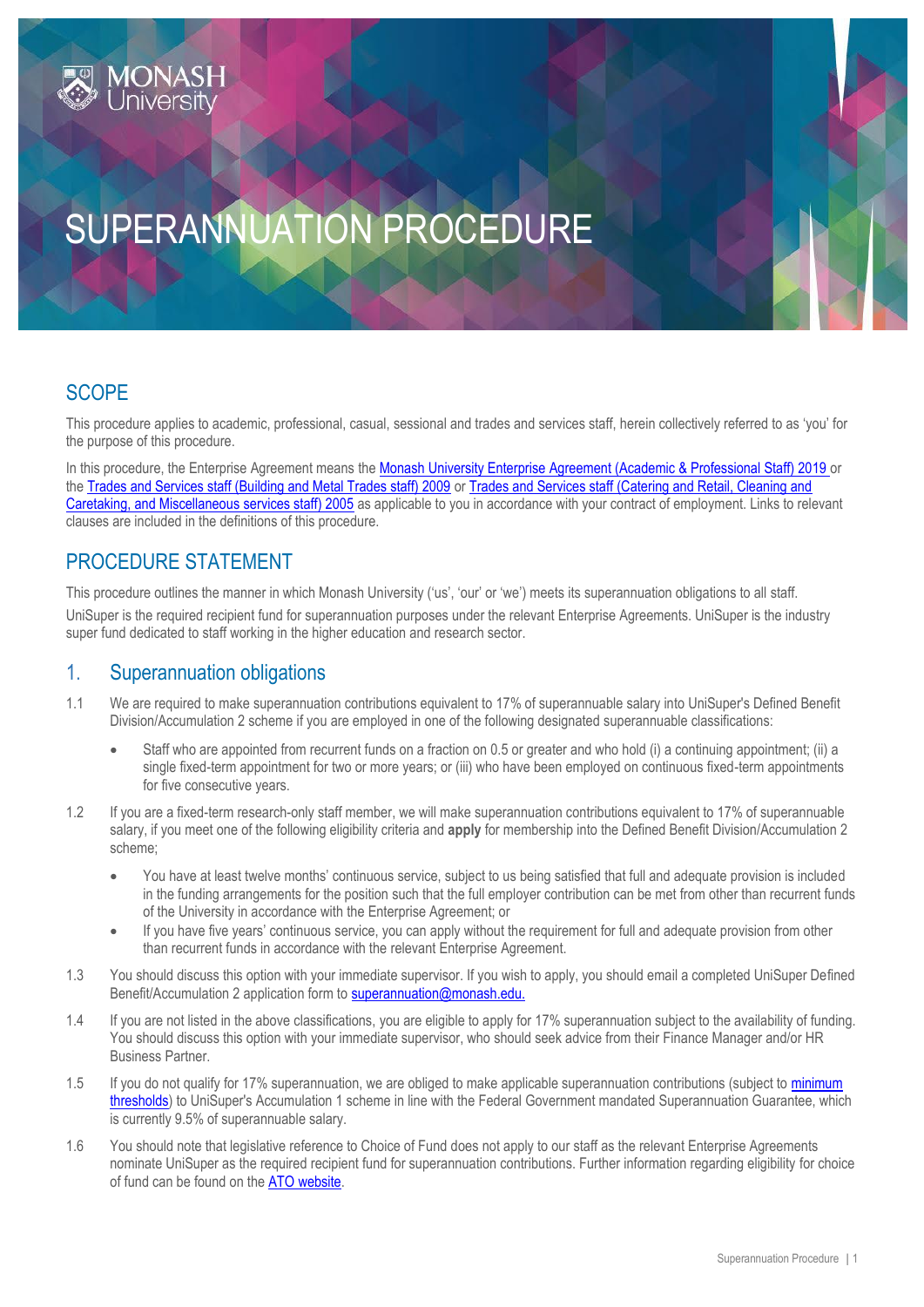# 2. Commencement of employment

- 2.1 If you are a new staff member, you are required to make an application to join the appropriate superannuation scheme with UniSuper from your first day of work. You should refer to your employment contract to find out which superannuation scheme is available to you. You will be sent a link with your induction instructions to the relevant [Product Disclosure Statement](https://www.unisuper.com.au/forms-and-documents/product-disclosure-statements) which contains the application form. It is your responsibility to return the completed superannuation membership forms to [pay-admin@monash.edu](mailto:Pay-Admin@monash.edu) prior to the commencement of employment.
- 2.2 After a new member record is established in the UniSuper system, UniSuper will issue membership details including information on the superannuation scheme to you.
- 2.3 If you are an existing UniSuper member who is new to Monash, you should email your existing UniSuper membership number to [pay-admin@monash.edu.](mailto:Pay-Admin@monash.edu) An updated membership form should be completed if any of the following have changed: level of superannuation contributions (9.5% - 17% or vice versa), insurance, investment options or preferred beneficiaries.
- 2.4 If you are interested in rolling over superannuation balances to UniSuper, you should complete the [rollover form](https://www.unisuper.com.au/~/media/files/forms%20and%20downloads/forms%20and%20brochures/contributing%20to%20super/unisf00003-combine-my-super-rollover-form.pdf) available from the UniSuper website.

## 3. UniSuper accounts

#### Accumulation 1

- 3.1 This account is where contributions are made by us to all staff who qualify for superannuation contributions but who are not eligible for membership of the Defined Benefit Division/Accumulation 2 scheme. Contributions are made in line with the Federal Government mandated [Superannuation Guarantee,](https://www.ato.gov.au/Rates/key-superannuation-rates-and-thresholds/?page=23#Super_guarantee) which is currently 9.5% of superannuable salary.
- 3.2 Accumulation style superannuation funds give you the choice as to how your super balance is invested. Superannuation balances are influenced by the amount of contributions members make and the performance of investment markets.

#### Defined Benefit Division

- 3.3 If you are eligible for 17% superannuation, you are initially enrolled in the Defined Benefit Division. You receive a lump sum benefit on retirement based on a predetermined formula. This formula is based on your superannuable salary, service fraction, contribution factor, lump sum factor (age) and years of membership.
- 3.4 If you are eligible for 17% superannuation, you are deemed to have become a member of UniSuper's Defined Benefit Division when the Trustee (UniSuper) accepts a contribution notwithstanding that a membership application form may not have been returned.

#### Accumulation 2

3.5 If you are eligible for 17% superannuation, you have the option to switch to Accumulation 2 membership within the first twenty four (24) months of joining the Defined Benefit Division. If you are a members of the Defined Benefit Division, you can also make additional voluntary contributions to your Accumulation component.

## 4. Member (employee) contributions

- 4.1 If you are a member of UniSuper's Defined Benefit Division/Accumulation 2, you contribute member contributions at the standard rate of 7% of superannuable salary. Deductions are made from base salary on a fortnightly basis.
- 4.2 By accepting the employment contract, you authorise us to deduct the default 7% (after-tax) member superannuation contributions.

## 5. Reduction of member (employee) contributions

- 5.1 You have the option to reduce your 7% member contributions under UniSuper's contribution flexibility arrangements and should note that once you reduce your contributions this cannot be reversed at a later date. Please refer to the UniSuper [fact sheet](https://www.unisuper.com.au/~/media/files/forms%20and%20downloads/forms%20and%20brochures/defined%20benefit%20division%20and%20accumulation%202%20members/default-member-contributions-fact-sheet-and-form.pdf) for more information.
- 5.2 You also have the option to salary package your member (employee) contributions and should refer to the [Salary Packaging](https://publicpolicydms.monash.edu/Monash/documents/1935719)  [Procedure](https://publicpolicydms.monash.edu/Monash/documents/1935719) for more information.

#### 6. Voluntary contributions

- 6.1 You can make additional voluntary contributions to UniSuper and should note that these contributions are separate from member (employee) contributions. Both post-tax and pre-tax additional voluntary contributions are made to an accumulation account.
- 6.2 If you wish to make post-tax additional voluntary contributions, you should email your request to [pay-admin@monash.edu](mailto:pay-admin@monash.edu) specifying the amount required, and should ensure you are familiar with the [non-concessional contributions cap](https://www.ato.gov.au/Rates/Key-superannuation-rates-and-thresholds/?page=4#Non_concessional_contributions_cap) prior to doing so.
- 6.3 If you wish to make pre-tax additional voluntary contributions, you should complete the online [Salary Packaging Superannuation](https://forms.apps.monash.edu/frevvo/web/tn/monash.edu/user/admin/app/_snIdwJ74Eea9q6CNQXsWJw/formtype/_gaJTENhJEea6BKQRO0yDfw?_method=post&embed=true)  [form](https://forms.apps.monash.edu/frevvo/web/tn/monash.edu/user/admin/app/_snIdwJ74Eea9q6CNQXsWJw/formtype/_gaJTENhJEea6BKQRO0yDfw?_method=post&embed=true) and should ensure you are aware of the [concessional contributions cap](https://www.ato.gov.au/Rates/Key-superannuation-rates-and-thresholds/?page=2#Concessional_contributions_cap) prior to doing so.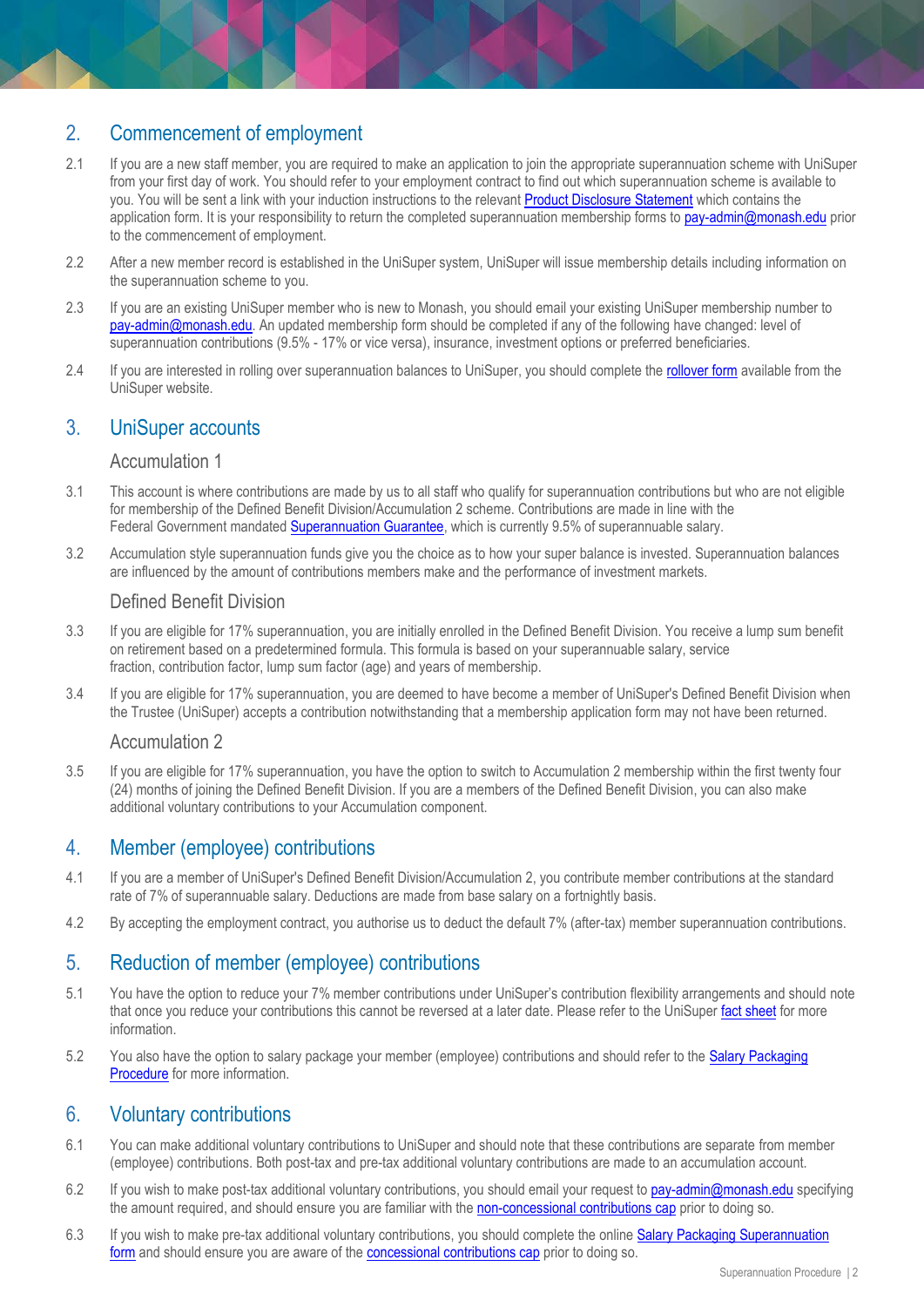6.4 We strongly recommend if you are planning to reduce or make additional contributions to you superannuation that you seek independent financial planning advice from an accredited financial adviser prior to commencing or amending any superannuation arrangements, particularly as some changes cannot be reversed. Individual circumstances vary and you should not rely on the contents of this procedure without first obtaining such advice.

# 7. Further information

- 7.1 UniSuper has an on-campus consultant who can provide free general advice and help with UniSuper paperwork or answer questions about superannuation. UniSuper can also provide tailored financial advice on a fee-for-service basis. If you wish to utilise either service, appointments can be made [here](http://www.unisuper.com.au/employers/universities/monash-university) on the UniSuper website.
- 7.2 You can also register for a range of free [seminars](http://www.unisuper.com.au/learning-centre/seminars) offered by UniSuper held at different campuses, with some [webinars](http://www.unisuper.com.au/learning-centre/webinars) available online. Other information from UniSuper can be obtained directly by contacting their Helpline on 1800 331 685, or through their [website.](http://www.unisuper.com.au/)
- 7.3 For further queries regarding superannuation, please refer to **[ask.monash](https://connect.monash.edu/askmonash/s/)** or phone Access HR on 990 20400.

## 8. Breach of procedure

8.1 We treat any breach of our policies or procedures seriously. We encourage reporting of concerns about non-compliance and manage compliance in accordance with the applicable Enterprise Agreement or contract terms.

# **DEFINITIONS**

| <b>Recurrent Funds</b>      | Funds received from Government operating grants or funding from fees paid by or on behalf of<br>students.                                                                                                                                                                                                                                                                                                                                            |
|-----------------------------|------------------------------------------------------------------------------------------------------------------------------------------------------------------------------------------------------------------------------------------------------------------------------------------------------------------------------------------------------------------------------------------------------------------------------------------------------|
| <b>Enterprise Agreement</b> | The Enterprise Agreement means the Monash University Enterprise Agreement (Academic & Professional<br>Staff) 2019 or the Trades and Services staff (Building and Metal Trades staff) 2009 or Trades and<br>Services staff (Catering and Retail, Cleaning and Caretaking, and Miscellaneous services staff) 2005 as<br>applicable to the staff member in accordance with their contract of employment. Clauses relating to this<br>procedure include: |
|                             | Monash University Enterprise Agreement (Academic and Professional Staff) 2019                                                                                                                                                                                                                                                                                                                                                                        |
|                             | Clause 30 - Superannuation<br>٠                                                                                                                                                                                                                                                                                                                                                                                                                      |
|                             | Monash University Enterprise Agreement (Trades & Services Staff- Building & Metal Trades Staff) 2009                                                                                                                                                                                                                                                                                                                                                 |
|                             | Clause 31 - Superannuation<br>$\bullet$                                                                                                                                                                                                                                                                                                                                                                                                              |
|                             | Monash University Enterprise Agreement (Trades and Services Staff - Catering and Retail, Cleaning<br>and Caretaking, and Miscellaneous Services Staff) 2005                                                                                                                                                                                                                                                                                          |
|                             | Clause 33 – Superannuation                                                                                                                                                                                                                                                                                                                                                                                                                           |

# **GOVERNANCE**

| <b>Parent policy</b>                | Pay, benefits and entitlements                                                                                                                                                                                                                                                                                                                                                                                                                                                                     |
|-------------------------------------|----------------------------------------------------------------------------------------------------------------------------------------------------------------------------------------------------------------------------------------------------------------------------------------------------------------------------------------------------------------------------------------------------------------------------------------------------------------------------------------------------|
| <b>Supporting schedules</b>         | N/A                                                                                                                                                                                                                                                                                                                                                                                                                                                                                                |
| Associated procedures               | <b>Salary Packaging</b><br>$\bullet$<br><b>Leaving the University</b><br>$\bullet$<br><b>Procedure forms</b><br><b>Accumulation 1 Product Disclosure Statement</b><br>٠<br>Default member contributions fact sheet and form<br>$\bullet$<br>Defined Benefit Division/Accumulation 2 Product Disclosure Statement<br>٠<br><b>Rollover form</b><br>٠<br>Salary packaging application - Superannuation<br>٠<br>Transferring from Defined Benefit Division to Accumulation 2 Information and Form<br>٠ |
| Legislation mandating<br>compliance | N/A                                                                                                                                                                                                                                                                                                                                                                                                                                                                                                |
| Category                            | Human Resources                                                                                                                                                                                                                                                                                                                                                                                                                                                                                    |